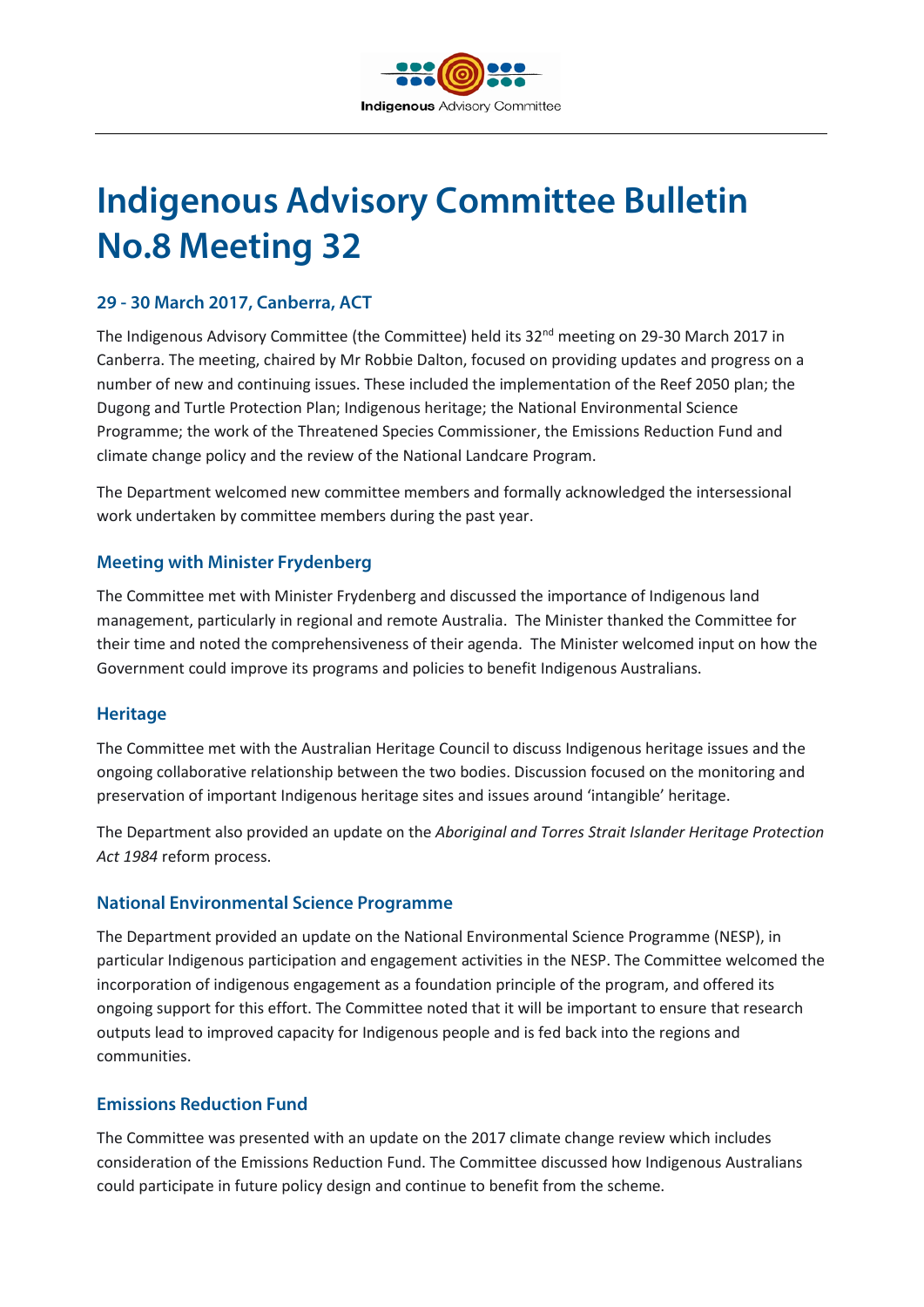# **Threatened Species Commissioner**

The Threatened Species Commissioner, Mr Gregory Andrews, presented to the Committee on his role. The Committee are looking forward to greater engagement in this space and encouraged capacity building and early engagement with Indigenous Australians in threatened species policy and program design.

### **National Landcare Program update**

The Committee received an update on the National Landcare Program review, and discussed ways in which Indigenous participation could be maximised across the broad suite of Landcare programs. The Committee's input will critical to the long term funding strategy under the program.

# **Indigenous Protected Areas and Indigenous Rangers**

The Committee met with the Department of the Prime Minister and Cabinet to discuss Indigenous Rangers and Indigenous Protected Areas, with a focus on future funding security and capacity building initiatives for these important programs. Indigenous management has a significant role in managing conservation values, protecting species, addressing threats from pests and weeds and in biosecurity and is therefore vital for the overall health and productivity of Australia.

# **Reef 2050 Plan**

The Committee noted the good work on the Reef 2050 Plan and strong Indigenous outcomes in that plan. An approach to coordinating the strategy to deliver Traditional Owners actions set out in the Reef 2050 Plan was discussed.

#### **Dugong and Turtle Protection Plan**

The Committee was presented with the findings of an investigation into the alleged poaching of turtle and dugong and illegal trade in associated meat products around the Great Barrier Reef and Torres Strait. The Committee is committed to working with the Department on key messages and case studies on sustainable use of dugong and turtle.

# **The Committee's forward work plan**

With a number of new members, the Committee is taking the opportunity to assess how they work with the Department and ways they can track how advice has been addressed. The Committee will develop a strategic work plan and set of priorities, with a focus on actions rather than updates.